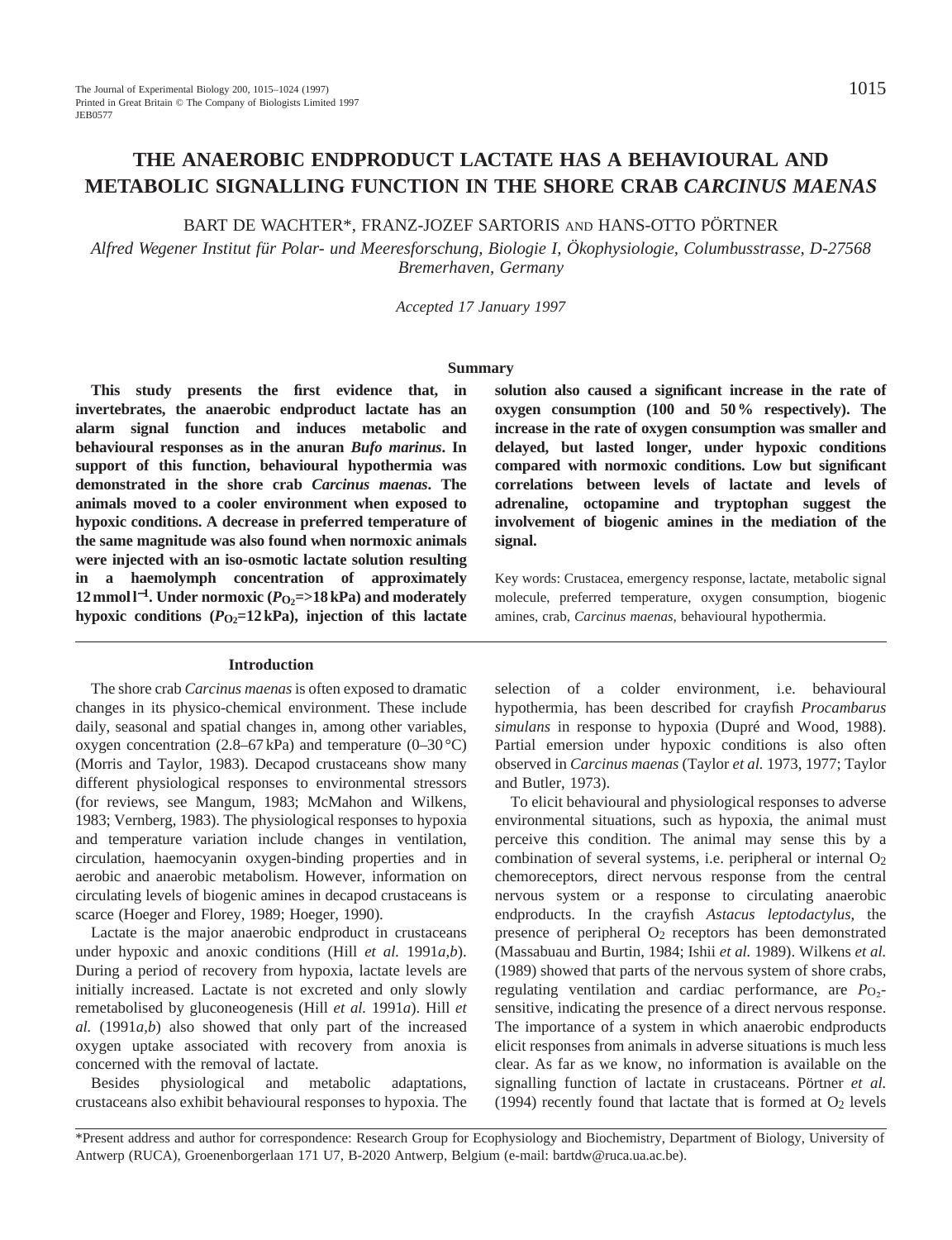below the critical  $P<sub>O<sub>2</sub></sub>$  and released into the extracellular fluid functions in the toad *Bufo marinus* as a metabolic alarm signal in conjunction with catecholamines, eliciting both behavioural and metabolic emergency responses similar to those observed under hypoxia. This signalling mechanism would imply a central action of lactate *via* the mediation of catecholamines. The presence of this function of lactate in endothermic animals such as mammals and birds or in invertebrates remains to be established (Pörtner *et al.* 1994).

The goal of this study was to test the hypothesis that a similar signalling function for lactate exists in marine crustaceans and to answer the following questions. Do shore crabs show behavioural hypothermia? Can lactate infusion elicit this behaviour? Does lactate infusion induce a change in the rate of oxygen consumption? Is this response modified by external  $P_{\text{O}_2}$ ? How do the time courses of the responses to lactate infusion (behavioural and metabolic) correlate with lactate catabolism under different levels of external  $P_{\text{O}_2}$ ? Is there a correlation between changes in lactate levels and changes in the levels of biogenic amines?

# **Materials and methods**

# *Animals*

Shore crabs, *Carcinus maenas* (L.) (40–80 g; *N*=157), were obtained from commercial trawl-fishermen, who caught them in the German Bight of the North Sea in the autumn (September – November). After transport to the laboratory, they were held at densities of eight animals per 100 l in aquaria containing aerated recirculated North Sea water (35‰) at 13±0.5 °C and with a 12 h:12 h light:dark photoperiod. Crabs were kept in captivity for at least 2 weeks before experimental use. Nitrate, nitrite and ammonia levels in the sea water were checked at least weekly using sea water quality test kits (Tetra). Water was partially replaced when levels exceeded  $6 \text{ mg} \, \text{l}^{-1}$ nitrate,  $0.1 \text{ mg}$ <sup>-1</sup> nitrite and  $0.25 \text{ mg}$ <sup>-1</sup> ammonia. Animals were fed mussels *ad libitum* twice a week. The crabs were starved for at least 24h before experimental use. Only intermoult animals were used in the experiments.

# *Measurement of preferred temperature*

To measure the preferred temperature, a temperature gradient was constructed in a rectangular aquarium, 2m long by 0.25m wide by 0.5m high, covered with a lid. Three coils, made of stainless steel, were placed inside this aquarium, each connected to a powerful waterbath (2000W, Lauda) for temperature control. To maintain a low minimum temperature in the gradient, the entire experimental apparatus was placed in a cold room at 0 °C. The gradient was linearised, vertical stratification was minimised and, to control  $P_{\text{O}_2}$ , several aeration stones were placed on the bottom approximately 20 cm apart and the water was gently bubbled with either air or nitrogen delivered by a combination of mass flow controllers (MKS Multigas controller 647B GVS 19). The water depth was kept at 8 cm to maximise the stability of the gradient and to prevent the crabs from emerging from the water. The room

was kept dark to exclude photophobic behaviour, and potential crab refuge sites were avoided in the aquarium design. The temperature gradient along the length of the aquarium was from 6 to 25 °C. For analysis of the preferred temperature, animals were equipped with temperature probes (Omega Pt100 micro-thermocouples). The probes were swiftly connected to the crabs by attaching them under a piece of rubber band previously glued to the dorsal carapace of the crabs using cyanoacrylate glue. The probe was connected to a MacLab data-acquisition system (MacLab 4E) to register water temperature continuously. Simultaneously,  $P_{\text{O}_2}$  of the water was measured using a polarographic oxygen electrode (Eschweiler, Germany, no. 2000-100 4501). Data were sampled at  $0.33$  Hz and averaged over 1 min periods using the MacLab data-acquisition hardware and software (MacLab Chart V.3.3.3).

Two different experimental treatments were used. In the first treatment, animals were exposed to air-saturated sea water for 90min, the gas mixture was then switched to nitrogen for 230min and finally back to air for the remainder of the experiment (120min). In the second treatment, animals that had been placed in the thermal gradient the night before were injected with a saline solution  $(460 \text{ mmol l}^{-1}$  NaCl, 13 mmol l<sup>-1</sup> KCl,  $14 \text{ mmol } 1^{-1}$  CaCl<sub>2</sub>,  $20 \text{ mmol } 1^{-1}$  MgCl<sub>2</sub>) after 90 min and a lactate solution 150 min later  $(460 \text{ mmol l}^{-1})$  sodium lactate, 13 mmol l<sup>-1</sup> KCl, 14 mmol l<sup>-1</sup> CaCl<sub>2</sub>, 20 mmol l<sup>-1</sup> MgCl<sub>2</sub>). The solution  $(500 \,\mu\text{I})$  was injected into the base of the last walking leg. The composition of the solution was chosen to minimise the effects of fluctuating ion levels or an increase in proton level, which may influence catecholamine release, as has been reported for a hypoxic lactacidotic amphibian (*Ambystoma tigrinum*) (Talbot and Stiffler, 1991). To reduce the influence of potential circadian rhythms on the preferred temperature, all experiments were carried out at the same time of day.

#### *Respiration measurements*

The respiration measurements were performed using a flowthrough respirometer (designed by F.-J.S. after Frier, 1976), placed in a thermostatted cold-room at 13 °C. This system (see Fig. 1) consisted of a maximum of six darkened respiration chambers connected to one polarographic oxygen electrode (Eschweiler, Germany, no. 2000-100 4501) *via* a rotating valve. During measurement of the outflow from a particular chamber, sea water was driven past the oxygen electrode by a peristaltic pump (Ismatec SW 5.01). Water flow through the five unconnected chambers was driven by gravity (at 80mlmin<sup>−</sup>1). Incoming water, delivered from a constant-head tank, was bubbled with air or an air/N<sub>2</sub> mixture  $(P<sub>O2</sub>=12$  kPa). Gas mixtures were delivered by a combination of mass flow controllers (MKS Multigas controller 647B GVS 19). Outflowing water was recirculated into the constant-head tank. Oxygen levels, either control values as found in the outflow of an empty chamber or experimental values from a chamber containing an animal, were measured with the oxygen electrode connected to an oxygen meter (Eschweiler M200). These data were sampled at 0.33 Hz using the MacLab data-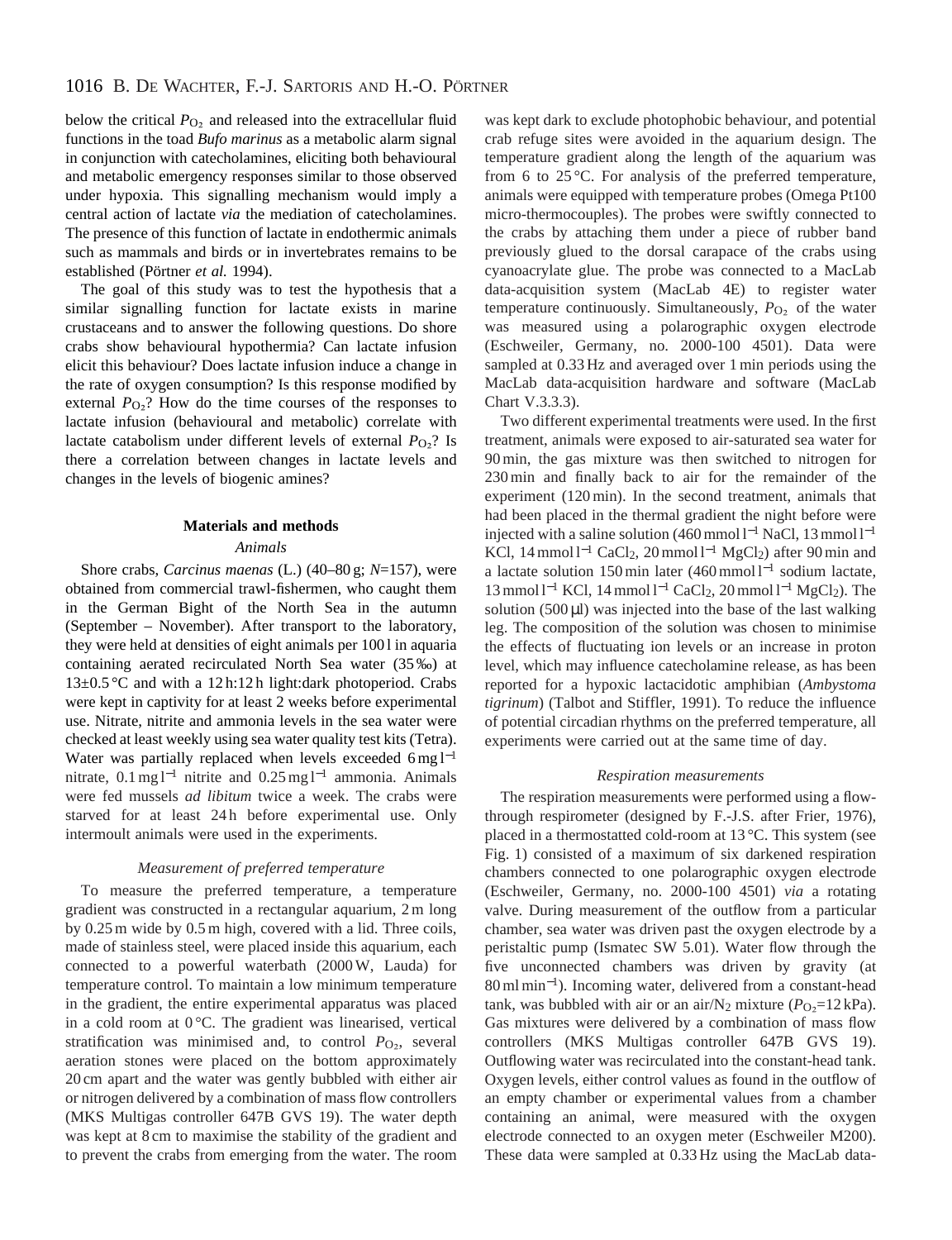

Fig. 1. Schematic drawing of a side view of the flow-through respirometer.

acquisition hardware (MacLab 4E) and software (MacLab Chart V.3.3.3). Steady state was reached within 2min after switching the electrode to a new chamber. Seawater flow over the electrode was not influenced by the flow range used, and flow was chosen such that the  $P_{\text{O}_2}$  difference between inflowing and outflowing water was 10–15 % of that of the inflowing water.

To allow injection of saline or lactate solution, the animals (wet mass  $64\pm12$  g, mean  $\pm$  s.e.m.,  $N=13$ ) were equipped with polyethylene catheters (i.d. 0.58mm, o.d. 0.96mm, length 30 cm) inserted in the coxa of the fifth pereiopod. Catheters were held in place with cyanoacrylate glue. To prevent loss of haemolymph, a latex membrane was glued to the coxa before the catheter was inserted through the epidermis. Surgery was conducted on submerged crabs and lasted for a maximum of 10min. Animals were then placed into the darkened respiration chambers and allowed to recover and to adapt to the experimental chambers.

The experimental treatments used in the respiration experiments were as follows. In the first treatment, catheterised animals were acclimated in normoxic conditions  $(P<sub>O2</sub>=>18$  kPa) to the respiration chamber for 45 h. At the end of the acclimation period, control rates of oxygen consumption in the animals were measured for at least 20min. After this time, 500 µl of saline solution was injected, and the rate of oxygen consumption was measured for another hour. Approximately 24 h after saline injection, the rate of oxygen consumption was measured again before and after injection of the lactate solution.

In the second treatment, animals were tested under moderately hypoxic conditions. The  $P_{\text{O}_2}$  was reduced to 12 kPa after 20 h, and animals were acclimated to hypoxia for another 25 h. Control rates of oxygen consumption in the animals were measured for at least 20 min. Then, 500 µl of saline solution was injected, and the rate of oxygen consumption was measured for another hour. Five hours later, the rate of oxygen consumption

# *Lactate signalling in the shore crab* 1017

was again measured for 1h. Approximately 24h after saline injection, the rate of oxygen consumption was measured again before and after injection of the lactate solution. Lactate concentration in the haemolymph immediately after injection for both treatments was estimated to be  $11.8 \pm 1.9$  mmol l<sup>-1</sup> (mean  $\pm$  s.D.,  $N=13$ ). This estimate, which assumes that the lactate remains in the haemolymph, is based on an estimated haemolymph volume of 30% of the wet mass of the animal (Alspach, 1972; Gleeson and Zubkoff, 1977).

### *Lactate breakdown experiments*

The metabolic removal of lactate from the haemolymph by catabolic processes (oxidation and gluconeogenesis) was studied by taking haemolymph samples over time from animals that had been injected with the lactate solution, under normoxic (>18 kPa) and moderately hypoxic (12 kPa) conditions. Individual crabs were isolated in darkened 21 aquaria at  $12\pm1$  °C. Each aquarium was bubbled with either air or an air/ $N_2$  mixture. After 15 h of acclimation to the aquarium, the first haemolymph sample was taken. One hour later, animals were injected with 500 µl of lactate solution at the base of the coxa of the first pereiopod. Haemolymph samples of approximately 0.5ml were collected at the base of the last pereiopod at different times (0.25–36 h) after injection. Samples were collected in 1ml plastic syringes using a hypodermic needle (0.6 mm×26 mm) inserted into the articular membrane at the base of the last walking leg. Samples that had not been collected within 20 s, including catching and handling, were discarded. Samples were immediately diluted in preweighed Eppendorf tubes containing 500 µl of ice-cold 0.28 mol l<sup>-1</sup> perchloric acid, and were weighed. Samples were then centrifuged for 4 min at  $16000g$  and  $2^{\circ}$ C (Eppendorf centrifuge 5402). The supernatant was frozen at −85 °C until analysis. Lactate concentrations were measured enzymatically (Bergmeyer, 1984).

# *Measurements of lactate accumulation*

Crabs were individually placed in darkened 21 aquaria at 12 °C. The aquaria were placed in a large vessel under temperature control (Julabo FP30). Each aquarium was bubbled with either air or an air/ $N_2$  mixture. After 15h of acclimation to the aquarium under either normoxia (>18 kPa) or hypoxia (8.6±0.4 kPa), haemolymph samples (0.5–1ml) were collected and treated as described above. The supernatant was divided between two Eppendorf tubes, frozen in liquid  $N_2$ and stored at −85 °C until analysis for lactate (see above) or biogenic amines (see below). Three different experiments were performed. In the first, animals were subjected to a temperature decrease from 12 to  $0^{\circ}$ C under normoxia. The second series investigated animals exposed to hypoxia at 12 °C, and the third series included animals exposed to hypoxia and to a temperature decrease from 12 to  $0^{\circ}$ C. The temperature decrease from 12 to 0 °C took approximately 4 h. Samples were collected prior to and 3, 7, 15 and 24 h after the start of the temperature decrease (i.e. after 15, 18, 22, 30 and 39 h in the experimental aquarium).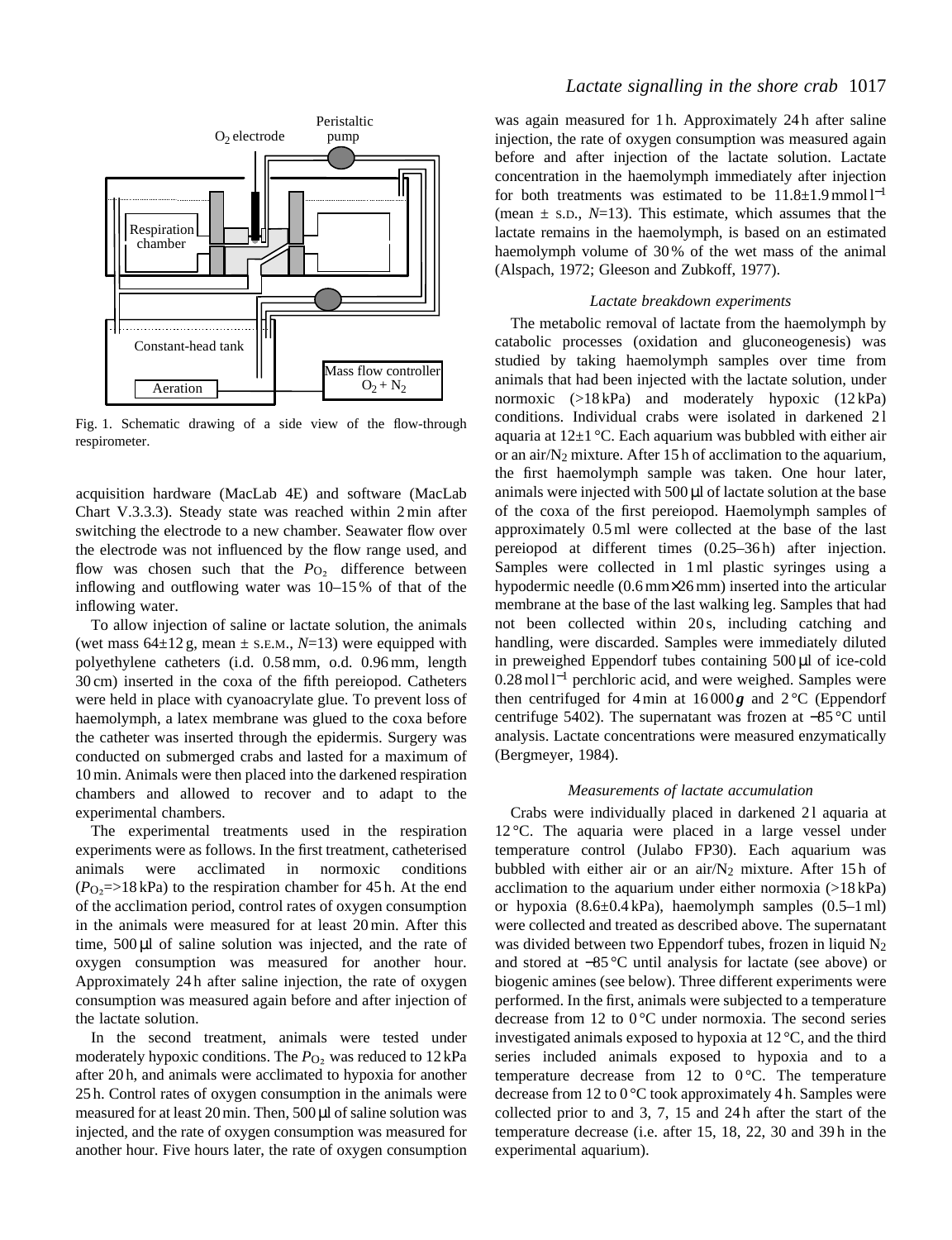# 1018 B. DE WACHTER, F.-J. SARTORIS AND H.-O. PÖRTNER

# *Analysis of biogenic amines*

Biogenic amine concentrations were determined in the supernatant of the same samples taken from animals exposed to low temperature and/or hypoxia (see above). The supernatant was thawed at 4 °C, diluted by a factor of between 4 and 6 with  $0.1 \text{ mol}$ <sup>-1</sup> perchloric acid and filtered through a Millex-GV<sub>4</sub> filter (Millipore,  $0.22 \mu m$ ). Samples were thawed and kept in the dark until analysis. HPLC with electrochemical detection was used for determination of biogenic amine levels. The isocratic chromatographic system consisted of a Pharmacia LKB 2249 pump with a constant flow of 1 ml min<sup>-1</sup>, an injection valve (Rheodyne 9725i) with a 100 µl loop, a reversed-phase C18 column (CSC spherisorb ODS2, 5µm, 25 cm×0.46 cm column) with a guard column (BioRad microgram ODS 5S) and an electrochemical detector (Chromsystems ECD 41000) with a glassy carbon electrode set to a potential of 1000mV and a Ag–AgCl reference electrode. The mobile phase consisted of 75 mmol l<sup>-1</sup> NaH<sub>2</sub>PO<sub>4</sub>, 0.35 mmol l<sup>-1</sup> 1-octane-sulphonic acid, 10 μmol l<sup>-1</sup> EDTA, 9% (v/v) methanol and 4% (v/v) acetonitrile, pH4.0, degassed and filtered through a 0.2µm nylon filter. Chemicals and amine standards were obtained from Sigma Chemicals. Calibration curves for standards were prepared from stock solutions kept in the dark at 4 °C. The amines analysed were noradrenaline, adrenaline, octopamine, dopamine, serotonin, tryptophan and tyramine. The compounds were identified by retention times of standard mixtures and by standard addition experiments. Amine concentration was calculated from the peak area compared with calibration curves for standard solutions (single standards and mixtures of standards) and checked by standard addition experiments.

Data were analysed using the software packages Statistica and SuperAnova and parametric (repeated-measures analysis of variance, ANOVA; contrast analysis; Pearson product correlation; Bartlett's test for homogeneity of variances) and non-parametric (Spearman rank correlation; Mann–Whitney *U*-test; Kolmogorov two-sample test) techniques. Differences were considered significant at *P*<0.05.

#### **Results**

#### *Preferred temperature*

Initially, shore crabs showed behavioural hyperthermia (Fig. 2). Animals placed in the temperature gradient consistently selected an initial preferred temperature of 19–20 °C, although their acclimation temperature was 12–13 °C. When the  $P_{\text{O}_2}$ was reduced, the animals moved to a significantly lower temperature (Pearson product correlation test;  $r^2=0.59$ ; *P*<0.001). Exposure to anoxia resulted in a decrease in the preferred temperature of approximately 3 °C after 2 h. Return to normoxic values resulted in a significant (Pearson product correlation test;  $r^2=0.57$ ;  $P<0.001$ ) increase in the preferred temperature. A return to the pre-treatment preferred temperature, however, was not accomplished within 2 h.

Animals injected with saline under normoxic conditions showed no significant change in their preferred temperature (repeated-measures ANOVA; *P*>0.05) (Fig. 3). When



Fig. 2. Preferred temperature of *Carcinus maenas* and  $P_{\text{O}_2}$  in a temperature gradient (6–25 °C) over time. Data points represent mean ± S.E.M. (*N*=8). Significant correlations were found between the decrease in  $P<sub>O<sub>2</sub></sub>$  and the decrease in preferred temperature and between the increase in  $P<sub>O<sub>2</sub></sub>$  and the increase in preferred temperature (*P*<0.05).

subsequently injected with lactate, they showed a significant (repeated-measures ANOVA with contrast analysis; *P*<0.01) decrease in preferred temperature. Although the response was transient, since the preferred temperature started to increase slowly after 30min, pre-treatment preferred temperature was not reached within 4.5 h.

# *Oxygen consumption*

The rate of oxygen consumption doubled after *C. maenas* had been injected with saline or lactate (repeated-measures ANOVA with contrast analysis; *P*<0.05) (Fig. 4). Comparison of the responses to lactate and saline showed that there was no significant difference in the control rate of oxygen consumption, i.e. before injection. This indicates that the rates



Fig. 3. The change in preferred temperature of *Carcinus maenas* in a temperature gradient gradient from 6 to 25 °C as a function of time. The times at which 500 µl of saline or lactate solution was injected are indicated by the arrows. Data points represent mean  $\pm$  s.e.m. (*N*=10). Significant changes in preferred temperature compared with the value before injection  $(t<0$  min) are indicated by the horizontal line (*P*<0.05).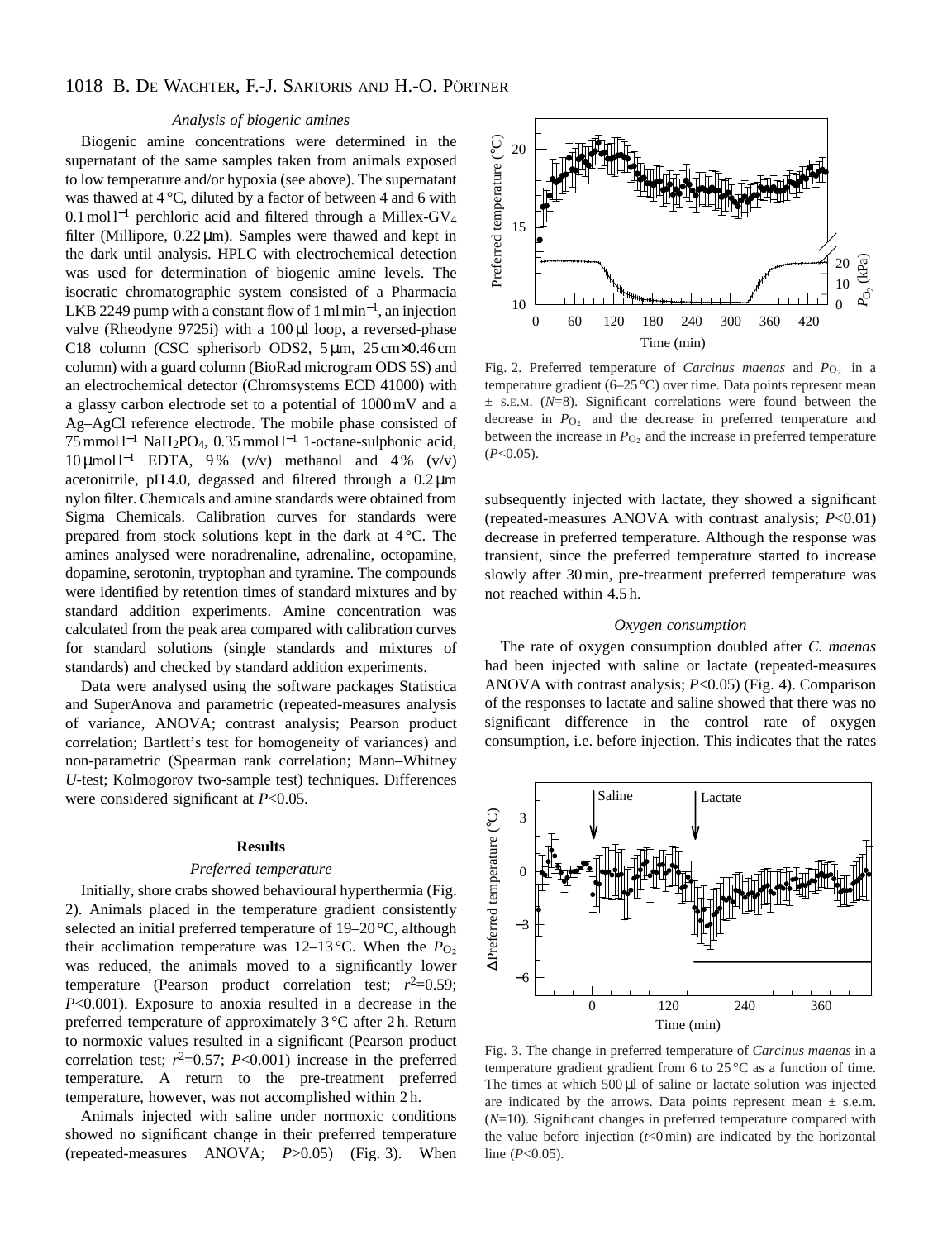

Fig. 4. Rate of oxygen consumption  $(\dot{M}_{\text{O}_2})$  of *Carcinus maenas* as a function of time in a flow-through respirometer before and after injection of 500 µl of saline solution or lactate solution and under normoxic conditions ( $P_{\text{O}_2}$ =>18 kPa, 12 °C). Data points represent means  $\pm$  s.E.M. ( $N=6$ ). Significant differences in response between the two injections are indicated by the horizontal line (*P*<0.05).

of oxygen consumption had returned to control levels within 24 h after saline injection, since lactate was injected 24 h after the saline injection. During the first 20min after each injection, there was no difference in the rate of oxygen consumption between lactate- and saline-injected crabs. However, the rate of oxygen consumption 20min after lactate injection was significantly (Kolmogorov two-sample test; *P*<0.05) elevated for the next 40min compared with that of saline-injected animals. This means that oxygen consumption rates decreased faster after saline injection than after lactate injection.

During moderate hypoxia  $(P<sub>O</sub>$ =12 kPa), a significant 1.5fold increase in the rate of oxygen consumption occurred following injection of saline or lactate (repeated-measures ANOVA with contrast analysis; *P*<0.05) (Fig. 5). This increase was smaller than that under normoxic conditions (Kolmogorov two-sample test; *P*<0.05). No significant difference was found between the mean rate of oxygen consumption before saline injection and before lactate injection. This means that, as in normoxic animals, the rates of oxygen consumption had returned to control levels within 24 h after saline injection.

Respiration rates during the first 60min following injection did not differ between lactate-injected and saline-injected specimens (Fig. 5), but after 5h, the rates of oxygen consumption of lactate-injected specimens were significantly higher (Kolmogorov two-sample test; *P*<0.05).

After 5h, the rate of oxygen consumption of animals injected with saline was not significantly different from the pre-injection value (repeated-measures ANOVA; *P*>0.05). Another important difference between the two treatments is the difference in variability. Animals injected with lactate showed a clearly reduced variability compared with saline-injected animals (Bartlett; *P*<0.05).

#### *Lactate breakdown*

Animals which had been injected with the same amount of



Fig. 5. Rate of oxygen consumption  $(\dot{M}_{\text{O}_2})$  of *Carcinus maenas* as a function of time in a flow-through respirometer before and after injection of 500 µl of saline solution or lactate solution and under hypoxic conditions ( $P_{\text{O}_2}$ =12 kPa, 12 °C). Data points represent mean  $\pm$  S.E.M. ( $N=5$ ). Significant differences in response between the two injections are indicated by the horizontal line (*P*<0.05).

lactate as in previous experiments (preferred temperature and oxygen consumption), showed a slow catabolism of haemolymph lactate. Initial lactate concentrations were calculated on the basis of a haemolymph volume of 30% of the wet mass. These values, which also imply a homogeneous distribution of lactate in the whole haemolymph volume, were not significantly different from the values measured after 0.25 or 0.5 h (Mann–Whitney *U*-test; *P*>0.05). After 1 h, lactate levels under normoxia were significantly higher than those under hypoxia, possible because of the higher initial concentration (Mann–Whitney *U*-test; *P*<0.05) (Fig. 6). However, after 4 h,



Fig. 6. Lactate concentrations in the haemolymph of *Carcinus maenas* before and after injection of  $500 \mu$ l of lactate solution under normoxic  $(P_{O_2} \Rightarrow 18 \text{ kPa})$  (filled circles) and hypoxic  $(P_{O_2} \equiv 12 \text{ kPa})$  (open circles) conditions as a function of time (at  $12^{\circ}$ C). Data points represent mean  $\pm$  s.E.M. ( $N=3-6$ ). The vertical bars represent calculated haemolymph concentrations immediately after injection (filled column, normoxic animals; open column, hypoxic animals). Significant differences between normoxia and hypoxia are indicated with an asterisk (*P*<0.05).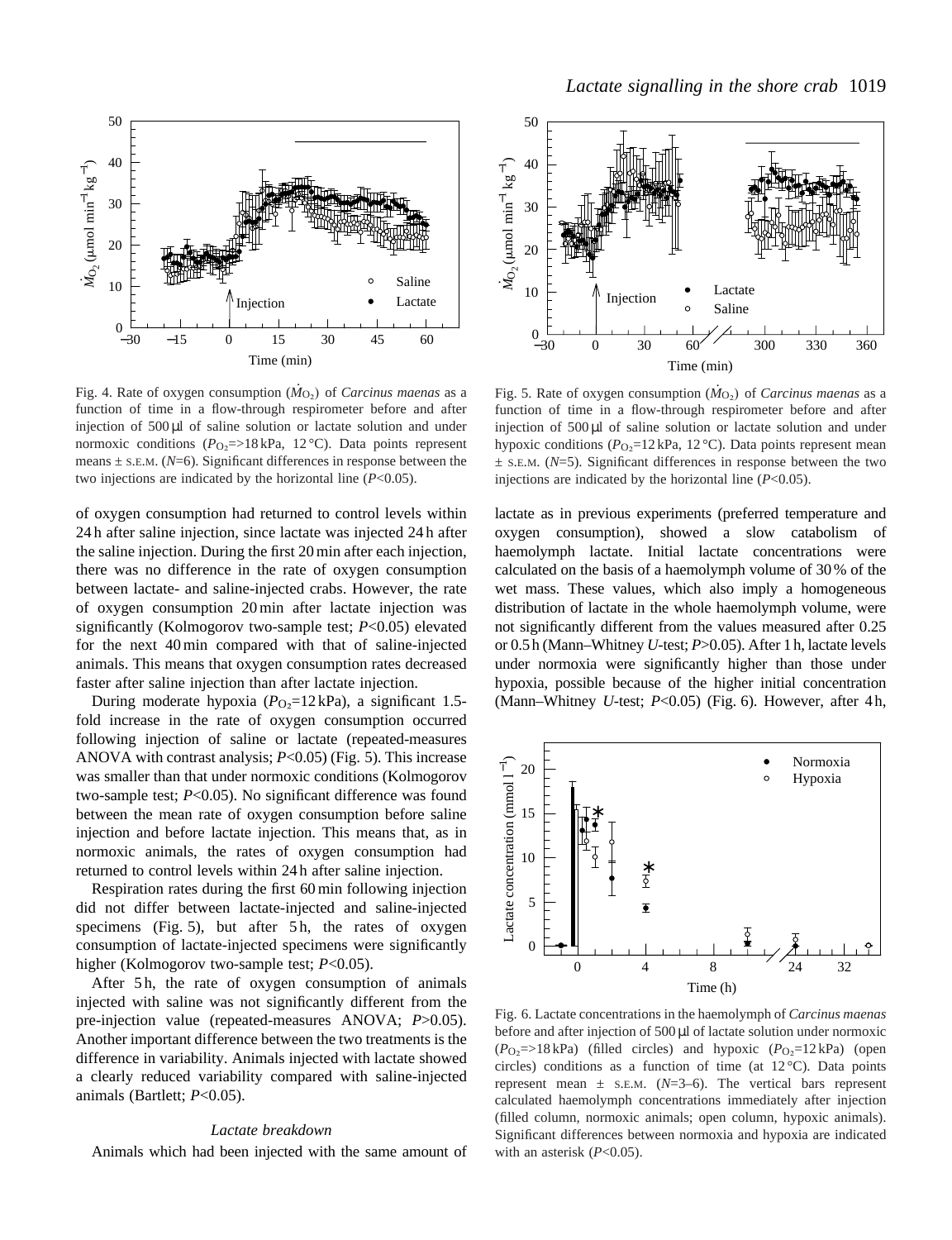

Fig. 7. Lactate concentrations in the haemolymph of *Carcinus maenas* as a function of time. Filled triangles represent means  $\pm$  s.p. (*N*=6) for animals exposed simultaneously to a temperature decrease and hypoxia (8.6 kPa). Filled circles represent means ± S.D. (*N*=5–6) for animals exposed simultaneously to a temperature decrease and normoxia (>18 kPa). Open triangles represent means ± S.D. (*N*=3–6) for animals exposed to hypoxia (8.6 kPa) at a constant temperature (12 °C). Significant differences from control values (0 h) are indicated with an asterisk (*P*<0.05).

lactate levels under normoxia were significantly lower than those under hypoxia (Mann–Whitney *U*-test; *P*<0.05). This indicates that the rate of lactate utilization is higher under normoxia than under hypoxia. After 10 h, lactate levels for both normoxia- and hypoxia-exposed animals were not significantly different from control values (Mann–Whitney *U*-test; *P*>0.05).

#### *Lactate production*

Fig. 7 shows lactate concentrations in the haemolymph of animals exposed to a temperature decrease under normoxia, a temperature decrease under hypoxia and during hypoxia without a temperature change. A temperature decrease under normoxic conditions resulted in a significant (Mann–Whitney *U*-test; *P*<0.05) increase (2.7-fold) in lactate concentration after 7h  $(0.37 \pm 0.19 \text{ mmol l}^{-1})$  compared with control values  $(0.14 \pm 0.12 \text{ mmol l}^{-1})$ . After 15h, lactate concentrations had returned to control values. No significant change in lactate level was noted during hypoxic exposure at 12 °C. However, a temperature reduction in hypoxic (8.6 kPa) animals resulted in a significant (Mann–Whitney *U*-test; *P*<0.01) increase (up to 36-fold) compared with control values. Maximum lactate levels  $(2.83 \pm 1.55 \text{ mmol l}^{-1})$  were reached after 15h, after which time they decreased again, but they were still elevated  $(0.87 \pm 0.62$  mmol l<sup>-1</sup>) after 24 h compared with control values  $(0.09 \pm 0.06$  mmol  $l^{-1}$ ).



Fig. 8. Levels of noradrenaline, adrenaline, octopamine, dopamine, tyramine and tryptophan in the haemolymph of *Carcinus maenas* after 0, 3, 7, 15 and 24 h of exposure to a temperature decrease under normoxia ( $P_{\text{O}_2}$ =>18 kPa) (A) or hypoxia ( $P_{\text{O}_2}$ =8.6 kPa) (B). Bars represent means  $+$  s.e.m. ( $N=4-6$ ). The detection limit was  $3$  nmol  $l^{-1}$ . An asterisk indicates a significant difference from the respective control value (0h) (*P*<0.05). A dagger indicates a significant difference between the amine level under normoxia and the level under hypoxia (*P*<0.05).

# *Biogenic amines*

Fig. 8 presents the levels of the different biogenic amines detected in the haemolymph of animals exposed to hypoxia (8.6 kPa) or normoxia and a simultaneous temperature reduction.

A small but significant positive correlation was found between the levels of adrenaline, octopamine and tryptophan and the level of lactate (Spearman rank-correlation; *r*=0.36, *P*<0.01 for adrenaline; *r*=0.31, *P*<0.05 for octopamine, and *r*=0.30, *P*<0.05 for tryptophan; Fig. 9).

In comparison with control values  $(0 h)$ , significant reductions (Kolmogorov–Smirnov two-sample test; *P*<0.05) were found in the levels of noradrenaline (3 h, 7 h, 24 h), and a significant increase (*P*<0.05) in the level of adrenaline (24 h) under normoxia in combination with temperature decrease (Fig. 8). Hypoxic animals showed a significant reduction in the levels of noradrenaline (24 h) and octopamine (24 h), and a significant increase in the levels of dopamine (7 h, 24 h) and tryptophan (3 h, 7 h, 24 h), after a temperature decrease.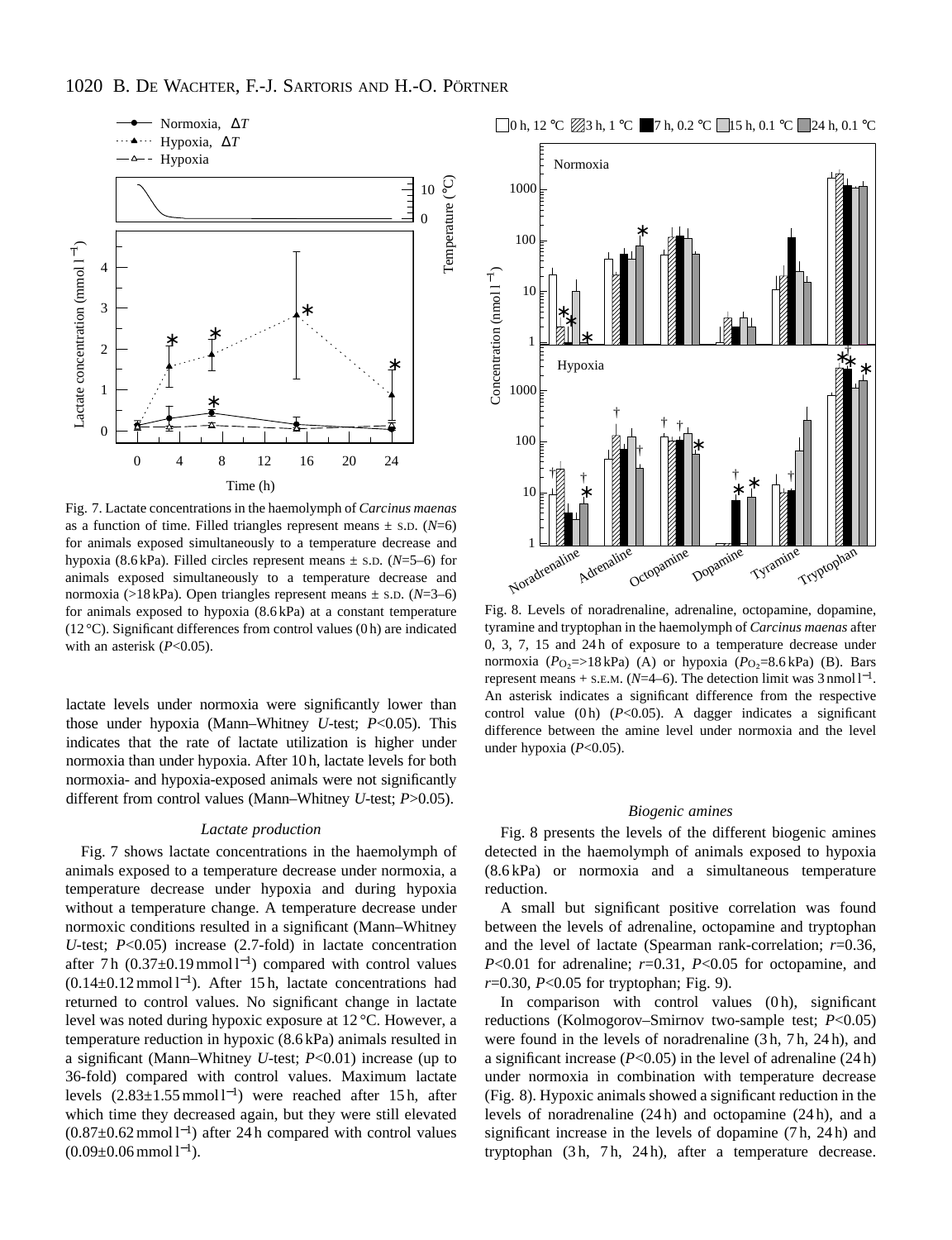

Fig. 9. Correlations between lactate levels and levels of adrenaline (A), octopamine (B) and tryptophan (C) in the haemolymph of *Carcinus maenas* for all animals.

Comparison of normoxic animals with hypoxic animals showed significant differences (Kolmogorov–Smirnov twosample test; *P*<0.05) in the levels of noradrenaline (a decrease at 0 h, an increase at 24 h), adrenaline (an increase at 3 h, a decrease at 24 h), octopamine (an increase at 0 h, a decrease at 7 h), dopamine (an increase at 7 h), tyramine (a decrease at 7 h) and tryptophan (an increase at 7 h). Serotonin could be detected in only five of the 56 samples, and dopamine levels were also often below detection limits. The high level of inter-individual variability found in the biogenic amine levels in haemolymph samples should also be noted, together with the fact that noradrenaline (24 h) was not detected under normoxia, whereas dopamine was not detected during the hypoxic exposure experiment at 0h, 3h and 15h.

### **Discussion**

The initial temperature selection by the crabs brought into the temperature gradient under normoxia may be explained in the light of findings with different crayfish species. In *Procambarus spiculifer*, *P. clarkii* and *Cambarus latimanus*,

# *Lactate signalling in the shore crab* 1021

the preferred temperature in the laboratory matched the temperature in the natural environment encountered during the months of maximum physical activity (Taylor, 1984). *Procambarus* sp. also exhibited a circadian cycle in their preferred temperature matching the temperature cycles in their habitat. Acclimation temperature and starvation had no significant effect on the preferred temperature in several crayfish species (Crawshaw, 1983; Espina *et al.* 1993). The initial temperature selected by *C. maenas* also corresponds better with water temperature in the summer months than with the acclimation temperature (Morris and Taylor, 1983).

#### *Behavioural hypothermia*

Shore crabs showed behavioural hypothermia when exposed to hypoxia. While this response is well known in both homeothermic and ectothermic vertebrates, this is only the second time that it has been described for an invertebrate (Dupré and Wood, 1988). The decrease in preferred temperature in the shore crab was of similar magnitude to that in a hypoxic goldfish *Carassius auratus* (Crawshaw *et al.* 1989), but much smaller than the decrease seen in the crayfish *Procambarus simulans* (Dupré and Wood, 1988). Behavioural hypothermia has several advantages for an aquatic ectothermic animal: a reduction in metabolic rate, a decrease in critical oxygen concentration, which is characterised by the onset of anaerobic metabolism (Pörtner and Grieshaber, 1993; Branco *et al.* 1993) and an increase in oxygen-binding capacity of the oxygen carrier with decreasing temperature. All of these responses increase the hypoxia-tolerance of the animal. Injection of shore crabs with lactate, resulting in a haemolymph lactate concentration similar to that seen under severe hypoxia (Lallier *et al.* 1987; Taylor *et al.* 1977; Hill *et al.* 1991*b*), also caused a decrease in the preferred temperature. Initially, this decrease occurred to a similar extent  $(3^{\circ}C)$  to that during severe hypoxia and to the same extent as the decrease found in *Bufo marinus* after injection of iso-osmotic sodium lactate (Pörtner *et al.* 1994). As with *B. marinus*, this finding supports the hypothesis that lactate alone can induce behavioural hypothermia and may act as a metabolic alarm signal.

The time course of the behavioural response to lactate injection may be interpreted as being related to the time course of normoxic lactate breakdown if it is assumed that there is a threshold concentration of lactate in the haemolymph above which lactate becomes effective at a central level (see below). The effect of temperature should be taken into account. Although the shore crabs did show behavioural hypothermia after lactate injection, the selected temperature was still 3.5 °C higher than the temperature at which the lactate breakdown experiment was performed, causing the lactate effect to disappear earlier in the behavioural than in the lactate breakdown experiment.

Additionally, the almost immediate onset of an increase in preferred temperature in animals which recover from severe hypoxic exposure may indicate that other mechanisms are also involved in regulating preferred temperature. Catecholamines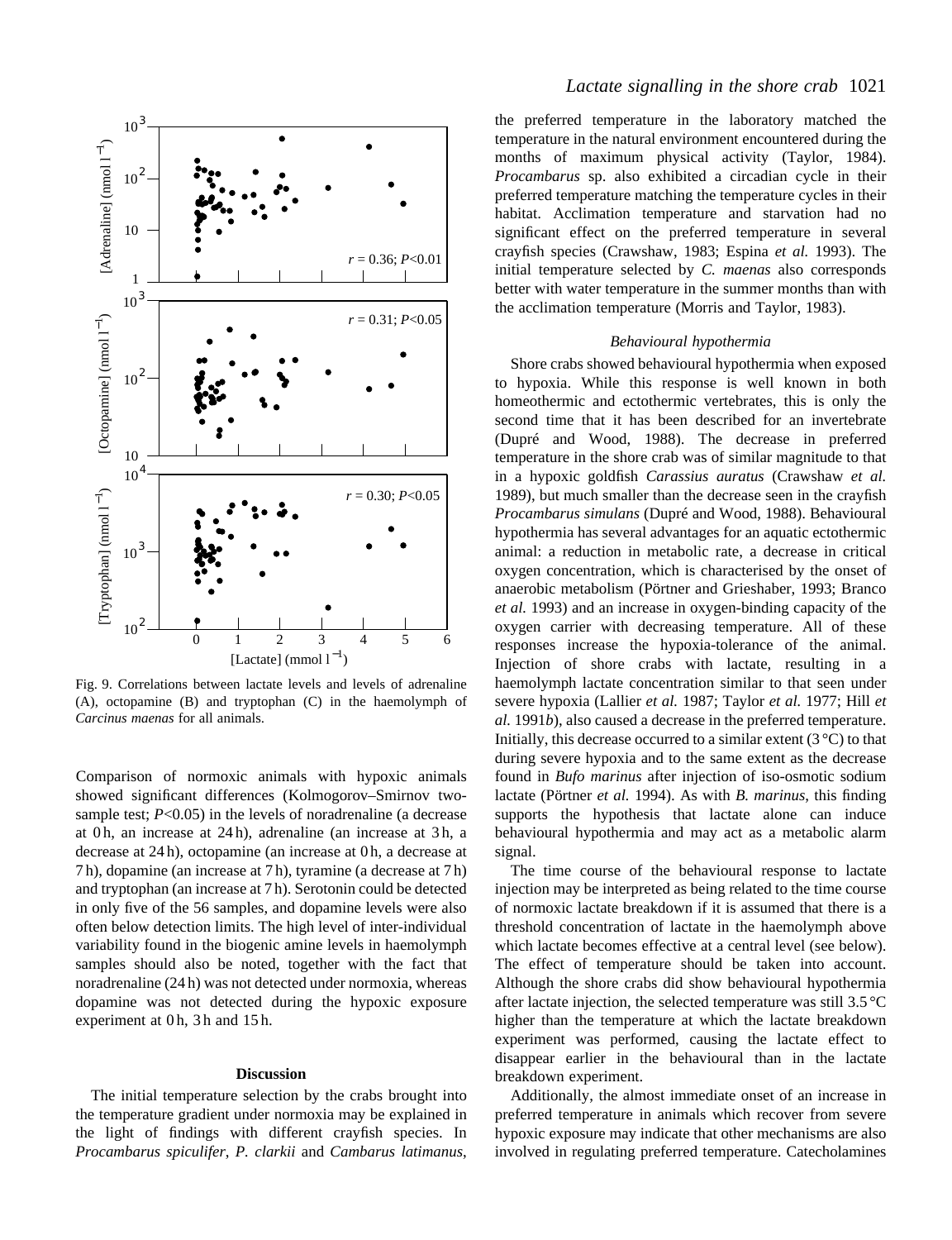may be a good candidate for contributing to the behavioural hypothermia response (see below). Alternatively, the oxygendependent catabolism of amines may be involved or O<sub>2</sub> sensors could affect the behaviour by sensing increased oxygen levels.

# *Oxygen consumption*

During both normoxia and moderate hypoxia, lactate injection resulted in increased rates of oxygen consumption (Figs 4, 5). The difference between the responses to saline and lactate injections indicates that lactate alone caused the longterm increase in rates of oxygen consumption. The difference between normoxic and hypoxic animals in the magnitude of the response, immediately after injection, is probably related to the larger aerobic metabolic scope at higher O<sub>2</sub> levels. The  $P_{\text{O}_2}$  in these experiments was above the critical oxygen tension (Taylor *et al.* 1973, 1977) and does not result in anaerobic metabolism and lactate production. The rapid decline in the rate of oxygen consumption in normoxic animals may be related to the circulating level of lactate, although at first sight . lactate removal is too slow and poorly correlated with  $\dot{M}_{\text{O}_2}$ (Fig. 6). Also, the long-term response of hypoxic animals to lactate is probably due to the delayed decrease in lactate levels. The differences in time course can be explained if we assume that a minimum threshold level must be reached for lactate to become effective as a metabolic signal; this level may be higher than the 1.5mmol<sup>1-1</sup> estimated for *Bufo marinus* (Pörtner *et al.* 1994). In accordance with this conclusion, haemolymph lactate level fell below the threshold level faster in normoxic than in hypoxic specimens. However, the data set is not as clear as that for *Bufo marinus*, and we cannot exclude the possibility that the lactate response may be more complex in *C. maenas*, where the threshold is either set at a higher level than in *B. marinus* or obscured by concentration gradients building up within the circulatory system.

The increase in rates of oxygen consumption after lactate infusion also contrasts with the typical pattern of oxygen consumption during progressive hypoxia in *C. maenas*. In this species, a decrease in ambient  $P_{\text{O}_2}$  typically leads to a slow and then, below the critical  $P_{\text{O}_2}$ , sharp decrease in  $\dot{M}_{\text{O}_2}$ . *C*. *maenas* does not show the increase in rate of oxygen consumption at the critical *P*<sub>O2</sub> that is seen in *B. marinus* (Pörtner *et al.* 1991), although both ventilation and cardiac output increase (Taylor, 1976; Taylor *et al.* 1977; Booth and McMahon, 1985). The response to lactate is smaller in hypoxic (above the critical  $P_{\text{O}_2}$ ) than in normoxic animals (Figs 4, 5), suggesting that, in contrast to the situation in *B. marinus*, the aerobic scope is too small in *C. maenas* to allow for an increase in rates of oxygen consumption when lactate production sets in as the critical  $P<sub>O<sub>2</sub></sub>$  is reached.

It might be argued that the process of lactate removal is responsible for the increase in metabolic rate. In crustaceans, oxidative catabolism and gluconeogenesis are the major routes for lactate removal (Hill *et al.* 1991*a*,*b*). Gluconeogenesis would only imply an increase in energy turnover. Any use of lactate in oxidative catabolism would therefore follow the energy requirements of the organism and would not, by itself,

explain an increase in metabolic rate (the use of other substrates would consequently be reduced) (see Pörtner *et al.* 1994). This is supported by the findings of Hill *et al.* (1991 $a$ ,*b*) who demonstrated that, during recovery from anoxia, only part of the increased oxygen uptake is associated with lactate removal. The increased rate of oxygen consumption during recovery from anoxia is not only of the same magnitude as that in lactate-injected animals but is also transient. These results also appear to contrast with the much slower time course of lactate removal (Booth and McMahon, 1985; Lallier *et al.* 1987; Hill *et al.* 1991*a*,*b*) unless, again, a threshold level is postulated above which lactate exerts its stimulatory effect.

### *Lactate dynamics and biogenic amines*

An acute temperature decrease resulted in a small and transient, but significant, increase in haemolymph lactate levels. In contrast, moderate hypoxia at a constant temperature did not result in any lactate production. The combination of the temperature decrease with hypoxia resulted in a drastic increase in lactate level. This indicates that there is a synergistic effect of temperature decrease and hypoxia, emphasising that the ventilatory capacity and blood oxygen transport in crustaceans, as in some other ectothermic animals, may limit their ability to tolerate low temperatures (Mauro and Mangum 1982*a*,*b*; Zielinski and Pörtner, 1996; Sommer and Pörtner, 1996). Although the temperature in our experiments was very low, it is not outside the natural temperature range of the shore crab. Morris and Taylor (1983) reported water temperatures as low as 0.5 °C in rockpools at the Scottish coast, while the northern distribution limit of *Carcinus maenas* is the north of Norway and Iceland.

The positive correlation between lactate levels and the levels of adrenaline suggests that catecholamines may play a role in the emergency response. However, from these experiments, it is not possible to link directly changes in catecholamine levels with lactate-induced increases in rates of oxygen consumption and behavioural hypothermia. Nevertheless, these data are consistent with the results found for *B. marinus*, where adrenergic antagonists blocked the lactate-induced increase in  $\dot{M}_{\text{O}_2}$ . In goldfish, the presence of ethanol and the release of noradrenaline have been assumed to be linked, since both induce behavioural hypothermia (Wollmuth *et al.* 1987).

The significant correlations between both tryptophan and octopamine levels and lactate levels also suggest the involvement of monoamines in the lactate-induced emergency response. Changes in the levels of tryptophan, the precursor of serotonin, and octopamine can change the behaviour of crustaceans. Although serotonin was detected in only a few samples, it is known that serotonin induces tonic flexion of the tail muscle and aggressive behaviour in the lobster (Harris-Warrick *et al.* 1989). Octopamine induces muscle extension and behavioural submission. Monoamines are also known to modulate the sensitivity in the escape tailflip reflex in crayfish (Glanzman and Krasne, 1986). Both serotonin and octopamine are known to affect ventilation and circulation and may play a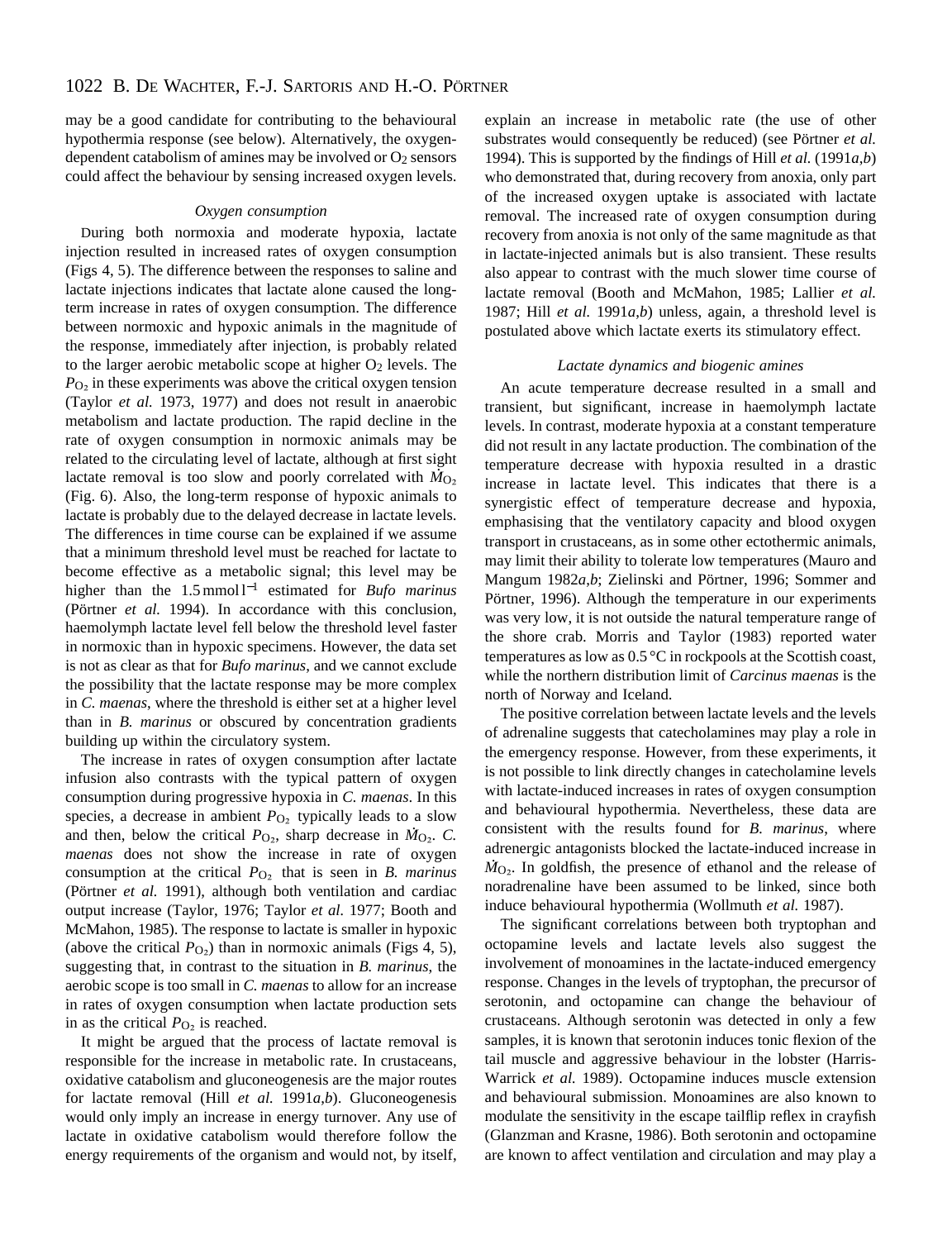role in the response to handling stress in the shore crab (Wilkens *et al.* 1985; Wilkens and McMahon, 1992).

The results presented above indicate that lactate does indeed have a signalling function in crustaceans. This anaerobic endproduct helps the animal to sense unfavourable conditions. As such, it is an emergency signal which results in behavioural and metabolic changes, probably mediated by changes in biogenic amine levels. The behavioural change is a decrease in the preferred temperature of the animal, optimising its energy balance and oxygen transport. The signalling function seems to be performed independently of the ambient oxygen tension, but the metabolic response may be limited by the aerobic scope. Future experiments should include measurements of the threshold level of lactate required to elicit the metabolic and behavioural emergency response. Experiments using amine blockers and measurements of changes in the levels of biogenic amines after lactate infusion should be performed to confirm the role of biogenic amines in this emergency response model.

The use of lactate as an anaerobic endproduct may be an evolutionary step forward compared with the use of other glycolytic endproducts such as opines, which are found in other invertebrate groups (Pörtner *et al.* 1994). The major advantage of lactate over opines is that lactate is distributed in a pH-dependent manner over different body compartments and accumulates predominantly in the body fluid, whereas opines are recycled intracellularly (Pörtner, 1993).

It still remains to be demonstrated that the signalling function of lactate exists in endothermic animals or in other lactate-forming invertebrate groups.

#### **References**

- ALSPACH, G. S. (1972). Osmotic and ionic regulation in the Dungeness crab *Cancer magister*, Dana. PhD thesis, Oregon State University, **Corvallis**
- BERGMEYER, H. U. (1984). *Methods of Enzymatic Analysis*. Third edition. Vols 1–12. Weinheim: Verlag Chemie.
- BOOTH, C. E. AND MCMAHON, B. R. (1985). Lactate dynamics during locomotor activity in the blue crab, *Callinectes sapidus*. *J. exp. Biol.* **118**, 461–465.
- BRANCO, L. G. S., PÖRTNER, H. O. AND WOOD, S. C. (1993). Interaction between temperature and hypoxia in the alligator. *Am. J. Physiol.* **265**, R1339–R1343.
- CRAWSHAW, L. I. (1983). Effects of thermal acclimation and starvation on temperature selection and activity in the crayfish, *Orconectes immunis*. *Comp. Biochem. Physiol.* A **74**, 475–477.
- CRAWSHAW, L. I., WOLLMUTH, L. P. AND O'CONNER, C. S. (1989). Intracranial ethanol and ambient anoxia elicit selection of cooler water by goldfish. *Am. J. Physiol.* **256**, R133–R137.
- DUPRÉ, R. K. AND WOOD, S. C. (1988). Behavioral temperature regulation by aquatic ectotherms during hypoxia. *Can. J. Zool.* **66**, 2649–2652.
- ESPINA, S., DIAZ HERRERA, F. AND BÜCKLÉ RAMIREZ, L. F. (1993). Preferred and avoided temperatures in the crawfish *Procambarus clarkii* (Decapoda, Cambaridae). *J. therm. Biol.* **18**, 35–39.
- FRIER, J. O. (1976). Oxygen consumption and osmoregulation in the isopods *Sphaeroma hookeri* Leach and *S. rugicauda* Leach. *Ophelia* **15**, 193–203.
- GLANZMAN, D. L. AND KRASNE, F. B. (1986). 5,7- Dihydroxytryptamine lesions of crayfish serotonin-containing neurons: Effect on the lateral giant escape reaction. *J. Neurosci.* **6**, 1560–1569.
- GLEESON, R. A. AND ZUBKOFF, P. L. (1977). The determination of hemolymph volume in the blue crab *Callinectes sapidus*, utilizing 14C-thiocyanate. *Comp. Biochem. Physiol.* **6**, 1560–1569.
- HARRIS-WARRICK, R. M., FLAMM, R. E., JOHNSON, B. R. AND KATZ, P. S. (1989). Modulation of neural circuits in Crustacea. *Am. Zool.* **29**, 1305–1320.
- HILL, A. D., STRANG, R. H. C. AND TAYLOR, A. C. (1991*a*). Radioisotope studies of the energy metabolism of the shore crab *Carcinus maenas* (L.) during environmental anoxia and recovery. *J. exp. mar. Biol. Ecol.* **150**, 51–62.
- HILL, A. D., TAYLOR, A. C. AND STRANG, R. H. C. (1991*b*). Physiological and metabolic responses of the shore crab *Carcinus maenas* (L.) during environmental anoxia and subsequent recovery. *J. exp. mar. Biol. Ecol.* **150**, 31–50.
- HOEGER, U. (1990). Fate of circulating serotonin in the hemolymph of the crayfish, *Orconectes limosus*. *Z. Naturforsh.* **45**c, 1053–1059.
- HOEGER, U. AND FLOREY, E. (1989). Catecholamine degradation in the hemolymph of the chinese crab, *Eriocheir sinensis*. *Comp. Biochem. Physiol.* **92**C, 323–327.
- ISHII, K., MASSABUAU, J.-C. AND DEJOURS, P. (1989). Oxygensensitive chemoreceptors in the branchio-cardiac veins of the crayfish, *Astacus leptodactylus*. *Respir. Physiol.* **78**, 73–81.
- LALLIER, F., BOITEL, F. AND TRUCHOT, J. P. (1987). The effect of ambient oxygen and temperature on haemolymph L-lactate and urate concentrations in the shore crab *Carcinus maenas*. *Comp. Biochem. Physiol.* **86**A, 255–260.
- MANGUM, C. P. (1983). Oxygen transport in the blood. In *The Biology of Crustacea*, vol. 5, *Internal Anatomy and Physiological Regulation*, chapter 7 (ed. L. H. Mantel), pp. 373–429. New York: Academic Press.
- MASSABUAU, J.-C. AND BURTIN, B. (1984). Regulation of oxygen consumption in the crayfish *Astacus leptodactylus* at different levels of oxygenation: role of peripheral O2-chemoreception. *J. comp. Physiol.* B **155**, 43–49.
- MAURO, N. A. AND MANGUM, C. P. (1982*a*). The role of the blood in the temperature dependence of oxidative metabolism in decapod crustaceans. I. Intraspecific responses to seasonal differences in temperature. *J. exp. Zool.* **219**, 179–188.
- MAURO, N. A. AND MANGUM, C. P. (1982*b*). The role of the blood in the temperature dependence of oxidative metabolism in decapod crustaceans. II. Interspecific adaptations to latitudinal changes. *J. exp. Zool.* **219**, 189–195.
- MCMAHON, B. R. AND WILKENS, J. L. (1983). Ventilation, perfusion and oxygen uptake. In *The Biology of Crustacea*, vol. 5, *Internal Anatomy and Physiological Regulation*, chapter 6 (ed. L. H. Mantel), pp. 289–372. New York: Academic Press.
- MORRIS, S. AND TAYLOR, A. C. (1983). Diurnal and seasonal variation in physico-chemical conditions within intertidal rock pools. *Est. coast. Shelf Sci.* **17**, 339–355.
- PÖRTNER, H. O. (1993). Multicompartimental analysis of acid–base and metabolic homeostasis during anaerobiosis: invertebrate and lower vertebrate examples. In *Surviving Hypoxia: Mechanisms of Control and Adaptation* (ed. P. W. Hochachka, P. L. Lutz, M. Rosenthal, T. J. Sick and G. van den Thillart), pp. 139–156. Boca Raton, FL: CRC Press.
- PÖRTNER, H. O., BRANCO, L. G. S., MALVIN, G. M. AND WOOD, S. C.